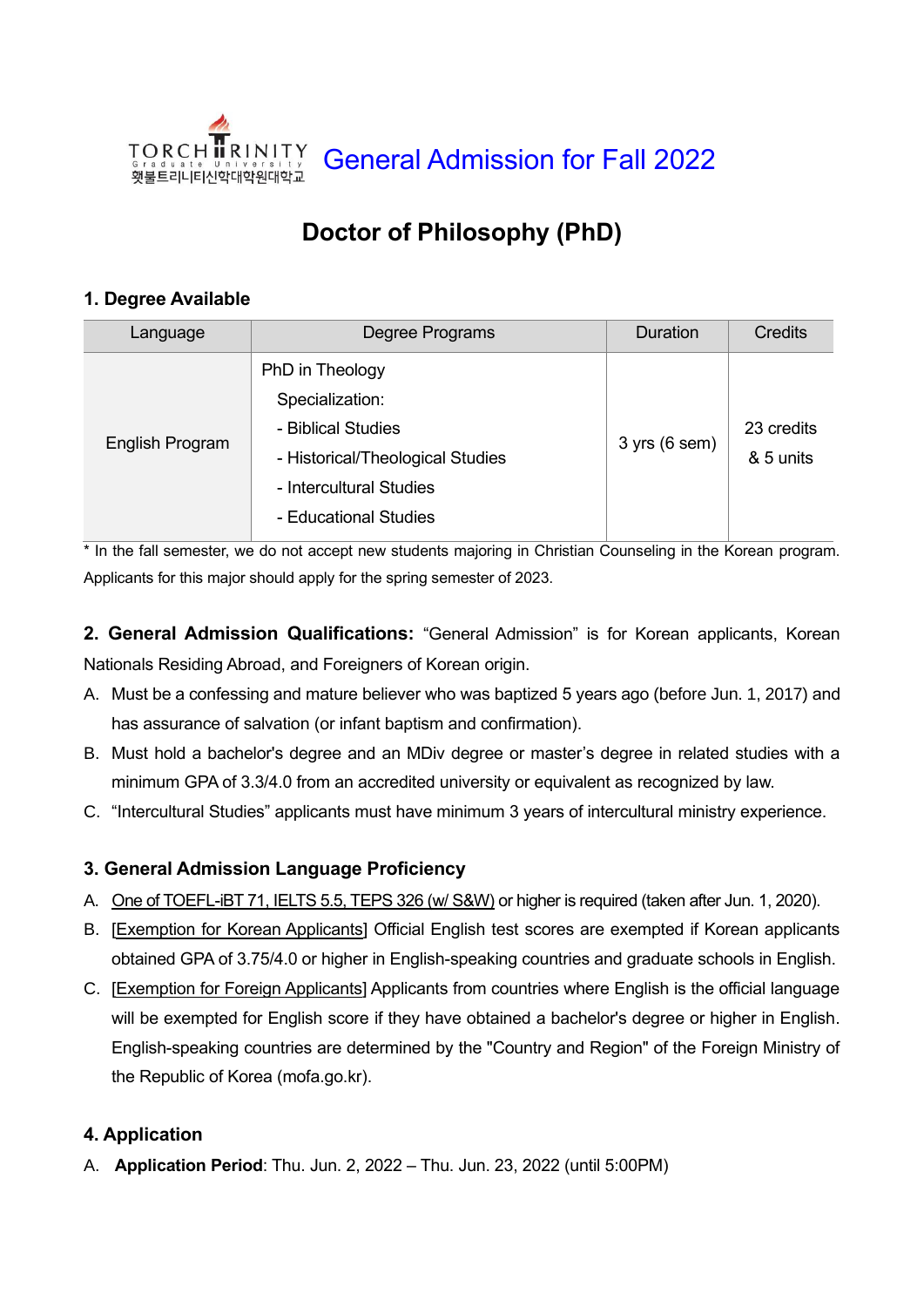#### B. **How to Apply**

- a. **Submit the Online Application** at the TTGU Online Application website [\(www.ttgu.ac.kr/apply,](http://www.ttgu.ac.kr/apply) available from Mon. May 2).
- b. **Submit the Documents** referring to the "5**. Required Documents**" by mail or in person to the Admissions Office. Arrivals after the deadline cannot be accepted. Address: Torch Trinity Admissions Office, 70 Baumero 31-gil, Seocho-gu, Seoul 06752, Korea
- c. **Pay the Application Fee 105,000 KRW** by the applicant's name. Account No: Woori bank 1005-602-443681 / Account Holder: Torch Trinity Graduate University See <Appendix 2: SWIFT CODE> for international transfer.

#### **5. Required Documents**

- A. **Printed Copy of the Online Application**: Print out the application at [www.ttgu.ac.kr/apply.](http://www.ttgu.ac.kr/apply)
- B. **Personal Statement [school form]**
- C. **Graduate Certificates of Undergraduate and Graduate Degrees**
- D. **Official Transcripts of Undergraduate and Graduate Degrees**
	- If the name of the degree, degree conferred date, and the degree registration number are specified on the transcript, graduation certificate submission is exempted.
	- Transfer students must submit their previous college/university transcripts together.
	- Overseas university graduates must submit the degree certificate referred to the <Appendix 1: Apostille Approval Instructions>.
- E. **One Pastoral Reference Letter [school form]:** by senior pastor or applicant's spiritual mentor
- F. **Two Academic Reference Letters [school form]**: by former professor who knows the applicant's academic aspects well
	- Referees fill out the reference letter and send it by e-mail [\(admissions@ttgu.ac.kr\)](mailto:admissions@ttgu.ac.kr) directly or mail it in a sealed and signed envelope. Arrivals after the deadline cannot be accepted.
	- Applicant's family/relatives cannot write a reference and should be replaced by another referee.
	- If the referee of the English program applicant is unable to write the letter in English, it should be translated through a translator and the original and translated copy of the reference must be sent together by e-mail [\(admissions@ttgu.ac.kr\)](mailto:admissions@ttgu.ac.kr), or mailed in a sealed and signed envelope.
- G. **PhD Research Plan** should be not more than 2,000 words (not counting the bibliography). In your tentative plan, please clearly answer the following questions:
	- a. Do I have a clear thesis statement, or have I identified my primary research questions?
	- b. Have I stated why this research is important or what this research will accomplish?
	- c. Have I demonstrated my knowledge of the field by interacting with other scholarly works?
	- d. Have I stated how I will approach the project (at least a cursory explanation of the method)?
	- e. Do I have the following elements in my research plan? Tentative Title, Abstract (300 words max), Tentative Chapter Outline, Introduction, Body, Conclusion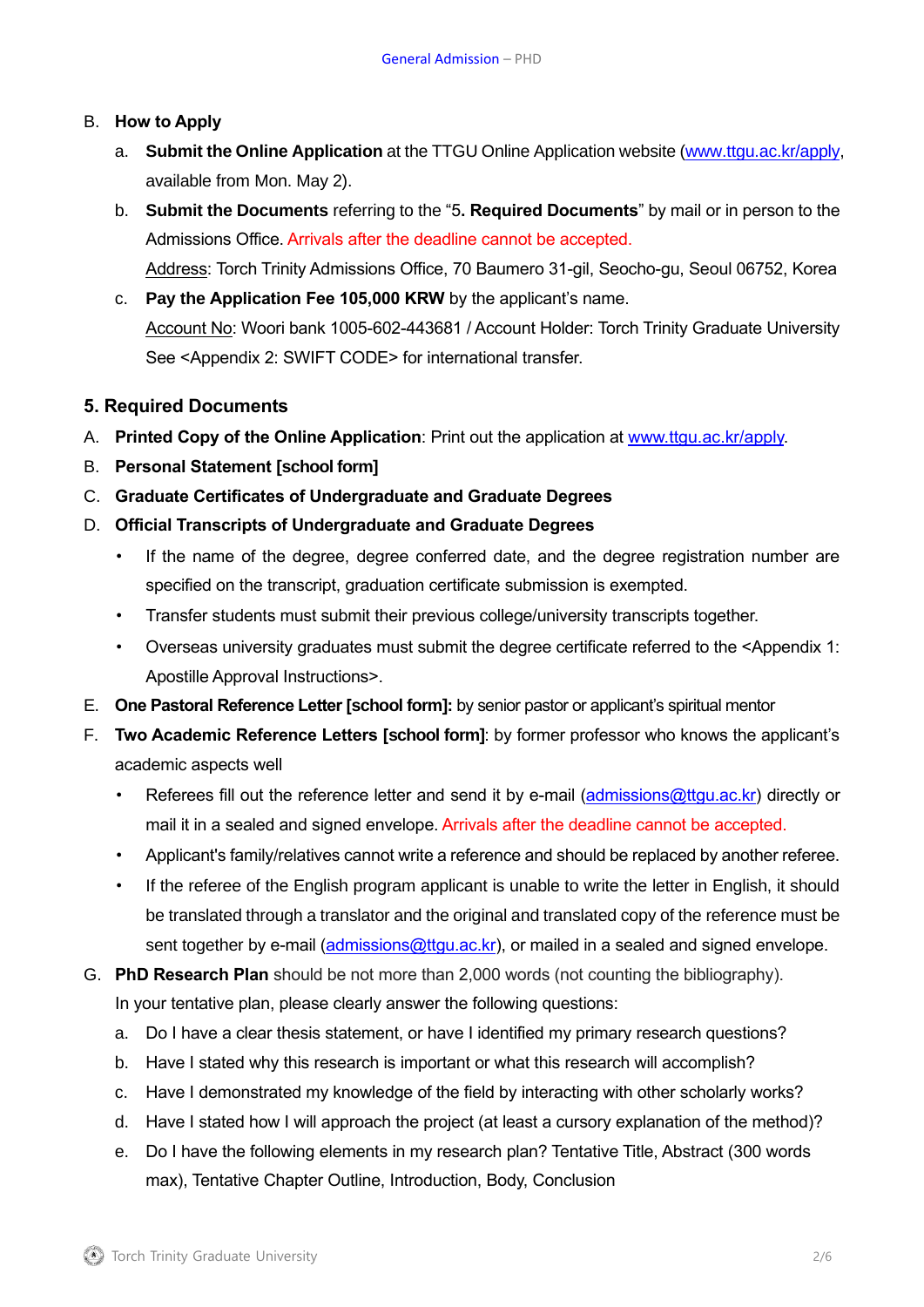- H. **One of TOEFL-iBT 71, IELTS 5.5, TEPS 326 (w/ S&W) or higher** (taken after Jun. 1, 2020):
- I. **Thesis or research paper** written in English from the master's program
- J. **Certificate of Ministry** (minimum 3 years): for 'Intercultural Studies' applicant only
- K. **PhD Scholarship Application**: scholarship applicants only (See "8**. PhD Scholarship**".)
- L. **<Foreign Nationality Applicants Only> Required Documents** 
	- a. **A copy of Passport**
	- b. **Alien registration card copy and National Health Insurance Service (NHIS) membership copy** (domestic residents only)
	- c. **Financial Statement [school form] and bank statement** (student-visa applicant only)
		- Submit a proof of balance of the applicant or parents of US \$20,000 or more.
		- For church/school/scholarship foundation sponsorship, submit a proof of the sponsor's representative balance of US \$20,000 or more.

<Precautions for submitting documents>

- $\checkmark$  Download the [School Form] from the Online Application site [\(www.ttgu.ac.kr/apply\)](http://www.ttgu.ac.kr/apply).
- $\checkmark$  Submit the original copies issued within 3 months. (At the request of the applicant, only documents that cannot be reissued will be returned.)
- ✓ Documents issued in foreign languages other than Korean/English (e.g., Chinese) must be translated into Korean or English, notarized, and submitted.

#### **6. Admission Schedule**

| Type                 | Exam                                                                                | <b>Schedule</b>             | Venue/Note                                                     |
|----------------------|-------------------------------------------------------------------------------------|-----------------------------|----------------------------------------------------------------|
| General<br>Admission | Personal<br><b>Inventory Test</b>                                                   | Mon. Jun. 27 - Tue. Jun. 28 | Online individual test (Internet<br>access link will be sent.) |
|                      | English/Interview                                                                   | Fri. Jul. 8, 1:00-5:00PM    | On site (Time/place will be<br>notified individually.)         |
|                      | * General Admission English Test: English program PhD applicants must submit one of |                             |                                                                |

TOEFL-iBT 71, IELTS 5.5, TEPS 326 (w/ S&W) or higher taken within the past two years.

 $\overline{\checkmark}$  All exams and interviews are conducted on site: ONLY applicants living abroad or in self-quarantine due to covid-19 are allowed to participate in ONLINE exams and interviews.

 $\checkmark$  If there is any reason for disqualification after paper-screening, it will be notified and the interview will be canceled.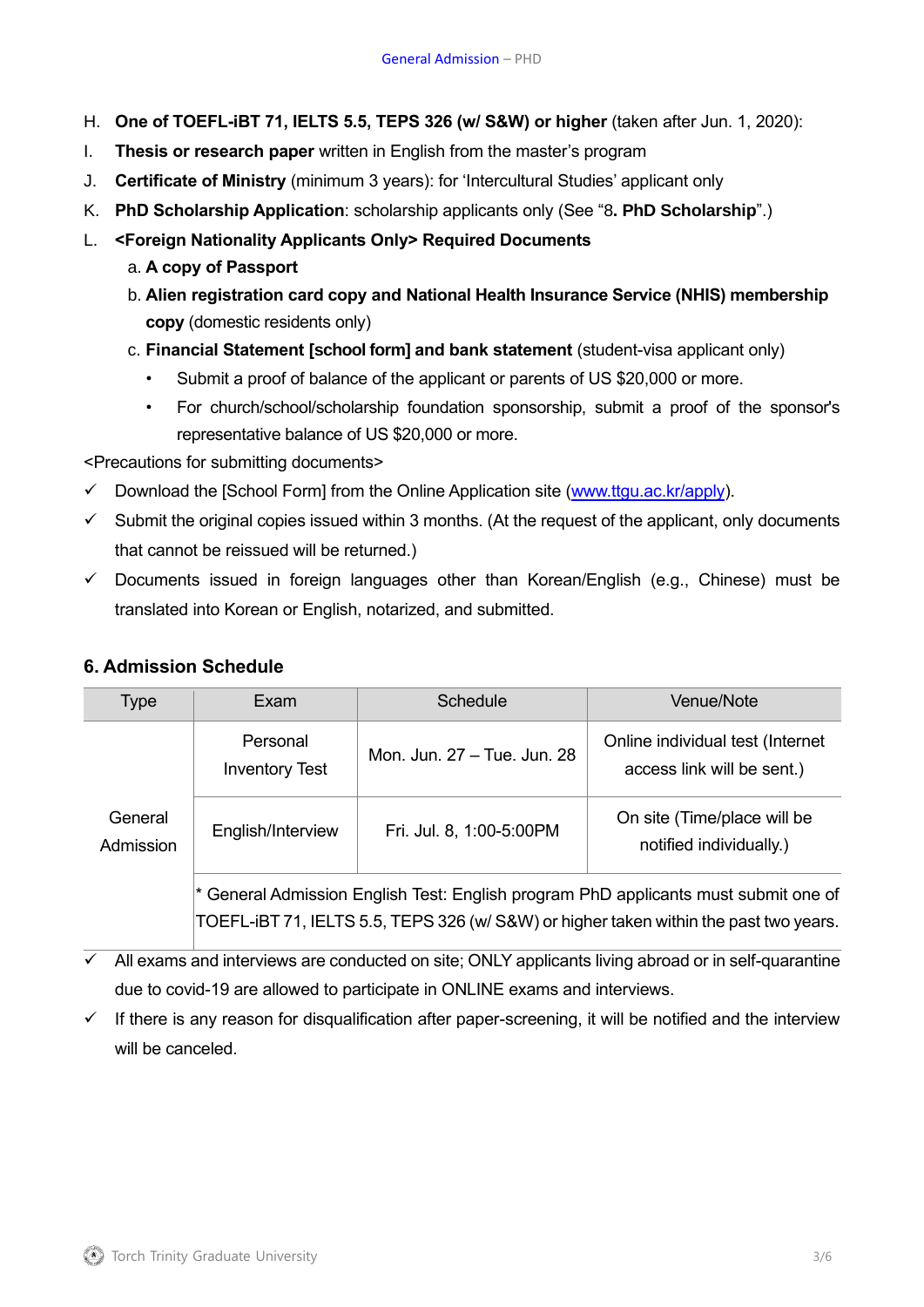#### **7. Exams and Scores**

| Exams     | Setup                                                                                                                                                                                                                                                                                                                                                         | Time            | Score  |
|-----------|---------------------------------------------------------------------------------------------------------------------------------------------------------------------------------------------------------------------------------------------------------------------------------------------------------------------------------------------------------------|-----------------|--------|
| Personal  | It consists of questions on various experiences, and applicants<br>can honestly mark one's experiences.<br>- Applicants can take the test in either Korean or English,<br>Inventory Test   whichever is more convenient.<br>- Applicants must set up a quiet place and individually complete<br>the test through the internet access link received by e-mail. | About<br>1 hour | (P/NP) |
| English   | Submit one of TOEFL-iBT 71, IELTS 5.5, TEPS 326 (w/ S&W) or<br>higher taken within the past two years.                                                                                                                                                                                                                                                        |                 | (P/NP) |
| Interview | Interview is conducted individually. Applicants should present a<br>"one-minute speech" on their prospective area of research.                                                                                                                                                                                                                                |                 | (130)  |

# **8. PhD Scholarship**

- A. PhD scholarship
	- a. PhD Scholarship applicants must submit the form, "PhD Scholarship Application"; both Korean and foreign applicants of English or Korean programs may apply.
	- b. PhD Scholarship applicants committed to mission service are given priority.
	- Successful applicants receive up to 50% of tuition and must reapply and renew the scholarship each semester.

# **9. Notice for applicants**

- A. The English name and date of birth must be same as the passport.
- B. Applicants should provide a valid own email address.
- C. Admission may be canceled if the documents are found to be forged, falsified, or altered.
- D. If an applicant cancels to apply before the deadline, the application fee will be refunded excluding the remittance fee. After the deadline, the received application documents and application fee will not be returned.
- E. If an applicant has a disability and need help during the admission process, he/she should submit a copy of disability registration card and inform the Office what he/she needs help with.
- F. Applicants must bring ID card and verification slip for entrance exams and interview.
- G. If an applicant does not take any of the entrance exams or commit cheating during the exams, he/she will be disqualified.
- H. If an applicant is judged to be inadequate to become a pastor/Christian minister as a result of the interview, the applicant may be disqualified.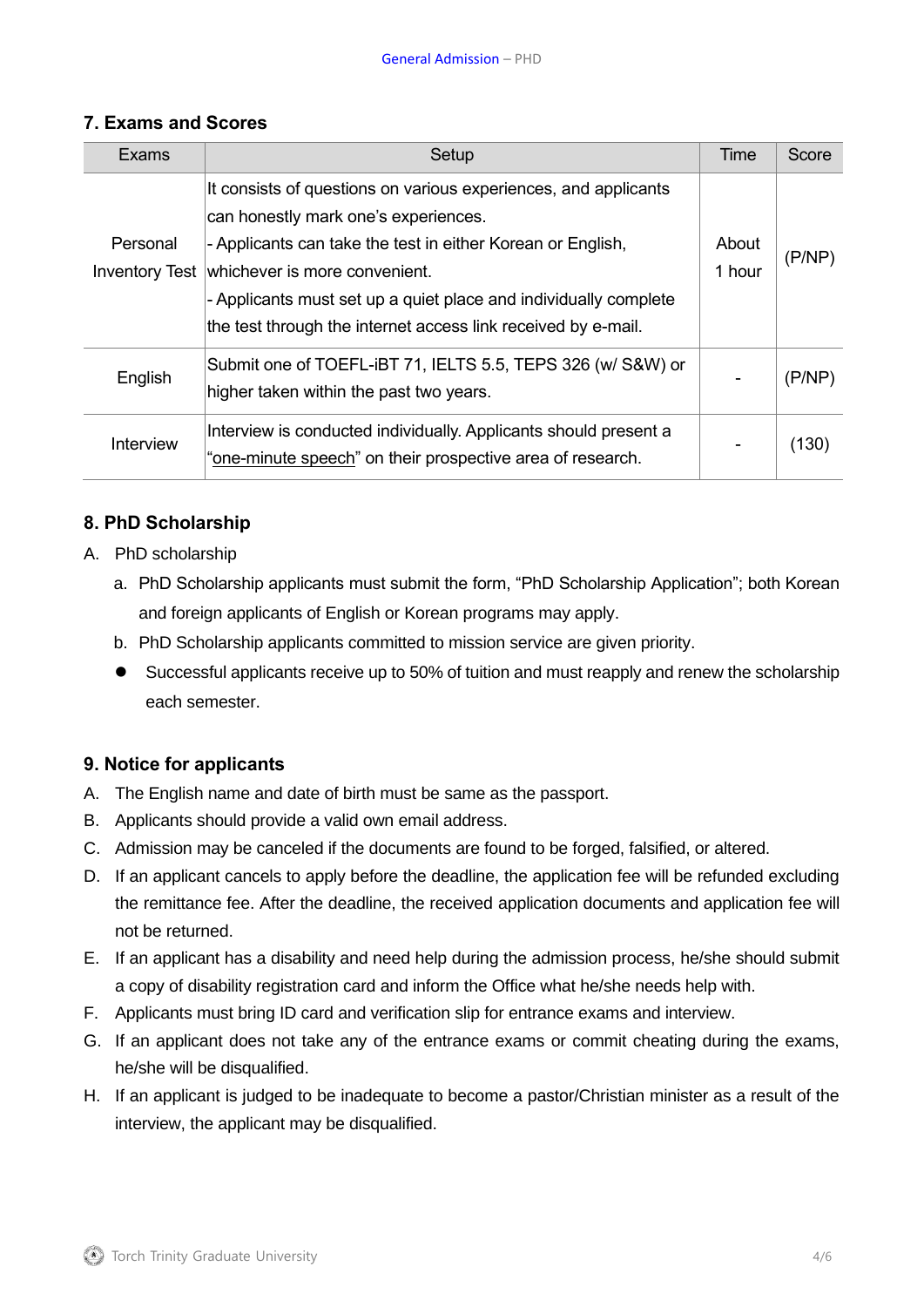#### **10. Announcement for Successful Applicants**

| Announcement                   | Date                        | <b>Note</b>                                                        |
|--------------------------------|-----------------------------|--------------------------------------------------------------------|
| <b>Admission Result</b>        | Fri. Jul. 15, 2022          | Announced on the Online Application<br>site (www.ttgu.ac.kr/apply) |
| <b>Tuition Payment</b>         | Mon. Jul. 25 - Thu. Jul. 28 | Payment to individual virtual account                              |
| <b>New Student Orientation</b> | Tue. Aug. 9, 1:00-4:00PM    | On-site                                                            |
| First day of Fall Semester     | Mon. Aug. 29, 2022          |                                                                    |

A. New students are not allowed to stop-out in the first semester, except for the reason of illness, military duty, or maternity.

- B. Prospective graduates should submit the final graduate certificate and official transcript before matriculation.
- C. For international students, "Certificate of Admission" for a student visa will be sent after the tuition payment is completed.
- D. International students must hold a membership of National Health Insurance Service (NHIS) during their study at TTGU.

# **Contact Information**

Ms. Wonhee Lee, Admissions Office

E-mail: [admissions@ttgu.ac.kr](mailto:admissions@ttgu.ac.kr) / Tel. +82-(0)2-570-7375

Address: Torch Trinity Admissions Office, 70 Baumoe-ro 31-gil, Seocho-gu, Seoul 06752